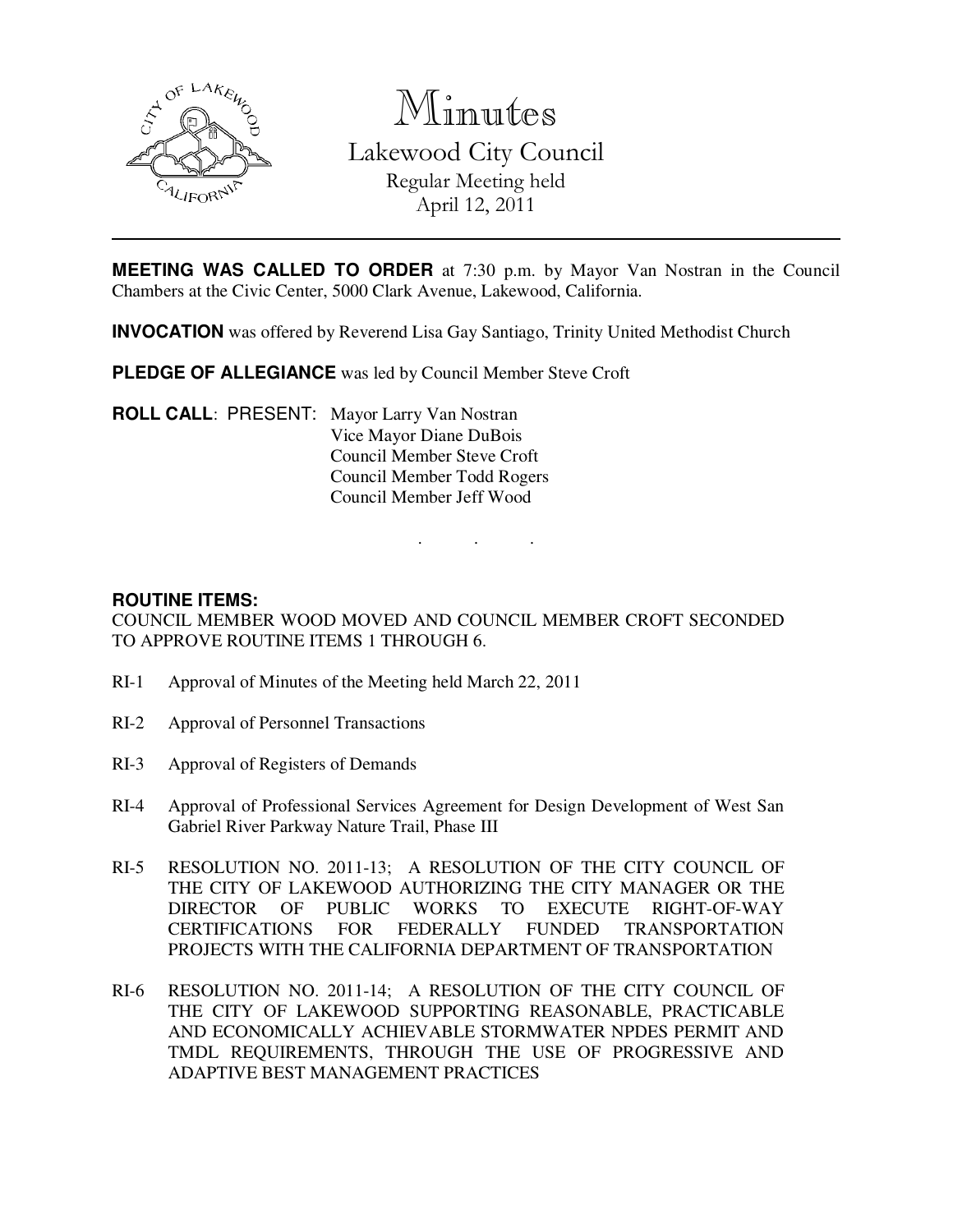### **ROUTINE ITEMS:** Continued

UPON ROLL CALL VOTE, THE MOTION WAS APPROVED:

AYES: COUNCIL MEMBERS: Rogers, Croft, Wood, DuBois and Van Nostran NAYS: COUNCIL MEMBERS: None

# **1.1 • ADOPTING BY REFERENCE THE 2010 L.A. COUNTY BUILDING, MECHANICAL, ELECTRICAL, GREEN BUILDING AND RESIDENTIAL CODES**

. . .

City Attorney Steve Skolnik advised that the proposed ordinance had been introduced and read by title at the February 22nd City Council meeting.

ORDINANCE NO. 2011-1; AN ORDINANCE OF THE CITY COUNCIL OF THE CITY OF LAKEWOOD ADOPTING BY REFERENCE, PURSUANT TO GOVERNMENT CODE SECTIONS 50022.2 AND 50022.9, THE CALIFORNIA BUILDING CODE (TITLE 26 LOS ANGELES COUNTY BUILDING CODE), THE 2010 CALIFORNIA ELECTRICAL CODE (TITLE 27 LOS ANGELES COUNTY ELECTRICAL CODE), THE 2010 CALIFORNIA PLUMBING CODE (TITLE 28 LOS ANGELES COUNTY PLUMBING CODE), THE 2010 CALIFORNIA MECHANICAL CODE (TITLE 29 LOS ANGELES COUNTY MECHANICAL CODE), THE 2010 CALIFORNIA RESIDENTIAL CODE (TITLE 30 LOS ANGELES COUNTY RESIDENTIAL CODE), THE 2010 CALIFORNIA GREEN BUILDING STANDARDS CODE (TITLE 31 LOS ANGELES COUNTY GREEN BUILDING STANDARDS CODE) AND ADOPTING LOCAL AMENDMENTS THERETO

Mayor Van Nostran opened the public hearing at 7:34 p.m. and called for anyone in the audience wishing to address the City Council on this matter. There was no response.

VICE MAYOR DUBOIS MOVED AND COUNCIL MEMBER ROGERS SECONDED TO ADOPT ORDINANCE NO. 2011-1. UPON ROLL CALL VOTE, THE MOTION WAS APPROVED:

AYES: COUNCIL MEMBERS: Rogers, Croft, Wood, DuBois and Van Nostran NAYS: COUNCIL MEMBERS: None

## **1.2 • ADOPTING BY REFERENCE THE 2011 L. A. COUNTY FIRE CODE**

The City Attorney advised that the proposed ordinance had been introduced and read by title at the February 22nd City Council meeting.

. . .

ORDINANCE NO. 2011-2; AN ORDINANCE OF THE CITY COUNCIL OF THE CITY OF LAKEWOOD ADOPTING BY REFERENCE THE 2011 FIRE CODE OF THE CONSOLIDATED FIRE DISTRICT OF LOS ANGELES COUNTY, AS SET FORTH IN TITLE 32 OF THE LOS ANGELES COUNTY CODE, RATIFYING THE MORE RESTRICTIVE BUILDING STANDARDS CONTAINED IN THAT CODE, AND AMENDING SECTION 3101 OF THE LAKEWOOD MUNICIPAL CODE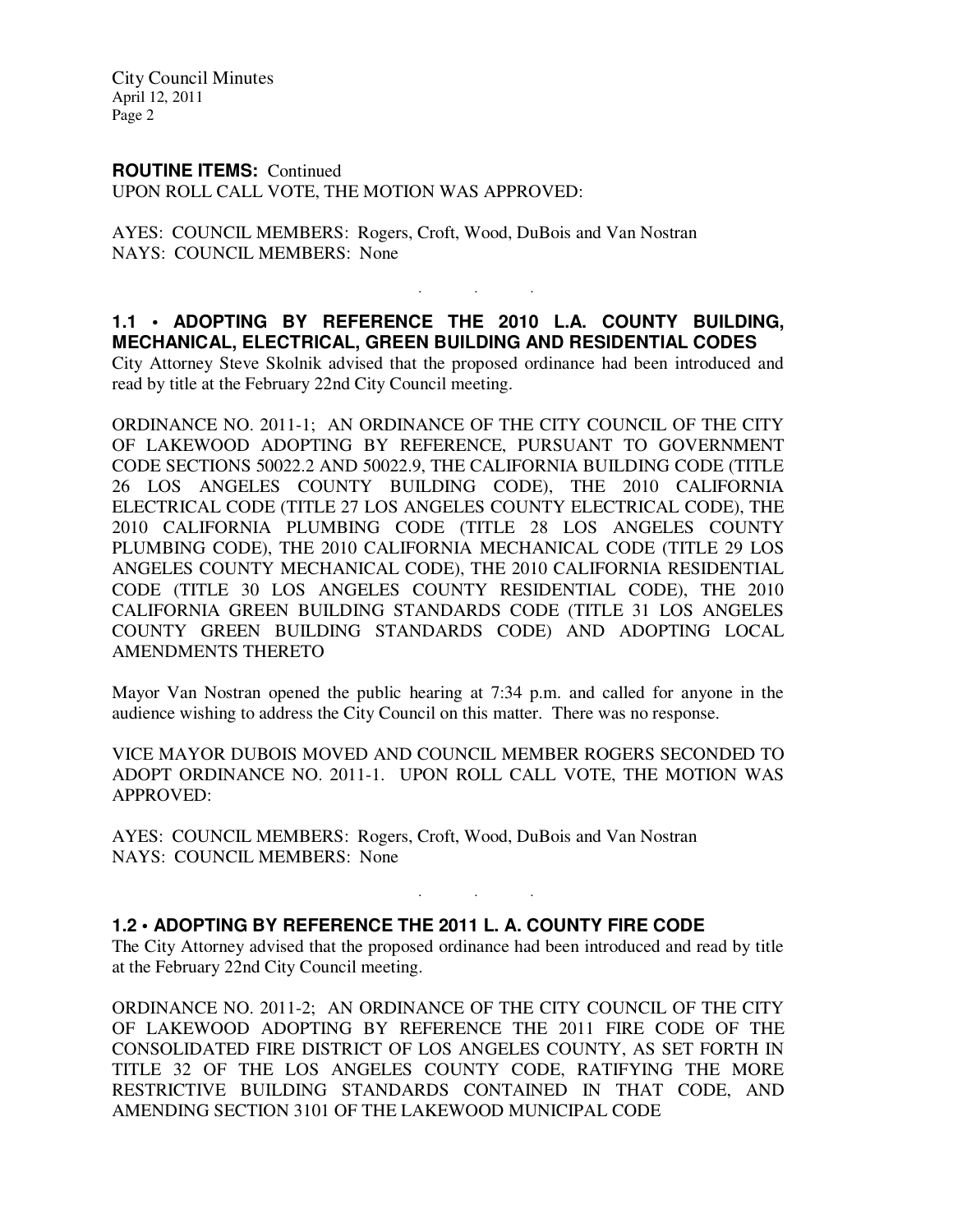**1.2 • ADOPTING BY REFERENCE THE 2011 COUNTY FIRE CODE** - Continued

Mayor Van Nostran opened the public hearing at 7:37 p.m. and called for anyone in the audience wishing to address the City Council on this matter. There was no response.

COUNCIL MEMBER ROGERS MOVED AND COUNCIL MEMBER WOOD SECONDED TO ADOPT ORDINANCE NO. 2011-2. UPON ROLL CALL VOTE, THE MOTION WAS APPROVED:

AYES: COUNCIL MEMBERS: Rogers, Croft, Wood, DuBois and Van Nostran NAYS: COUNCIL MEMBERS: None

## **2.1 • THE PURPOSES, POWERS AND DUTIES OF CITY COMMISSIONS**

The City Attorney advised that in preparation for the new appointments to City commissions which followed the General Municipal Election, the resolutions establishing the three commissions had been reviewed in detail. The proposed resolutions were intended to update the commission resolutions to be reflective of the actions currently required of the commissions and to remove obsolete references.

. . .

RESOLUTION NO. 2011-15; A RESOLUTION OF THE CITY COUNCIL OF THE CITY OF LAKEWOOD AMENDING RESOLUTION NO. 72-86 WHICH PROVIDED FOR THE ORGANIZATION OF THE PLANNING AND ENVIRONMENT COMMISSION OF THE CITY OF LAKEWOOD

RESOLUTION NO. 2011-16; A RESOLUTION OF THE CITY COUNCIL OF THE CITY OF LAKEWOOD AMENDING RESOLUTION NO. 78-21 WHICH CREATED AND ESTABLISHED THE COMMUNITY SAFETY COMMISSION OF THE CITY OF LAKEWOOD

RESOLUTION NO. 2011-17; A RESOLUTION OF THE CITY COUNCIL OF THE CITY OF LAKEWOOD AMENDING RESOLUTION NO. 78-22 WHICH ESTABLISHED A RECREATION AND COMMUNITY SERVICES COMMISSION OF THE CITY OF LAKEWOOD

VICE MAYOR DUBOIS MOVED AND COUNCIL MEMBER WOOD SECONDED TO ADOPT RESOLUTIONS NO. 2011-15, NO. 2011-16 AND NO. 2011-17. UPON ROLL CALL VOTE, THE MOTION WAS APPROVED:

AYES: COUNCIL MEMBERS: Rogers, Croft, Wood, DuBois and Van Nostran NAYS: COUNCIL MEMBERS: None

. . .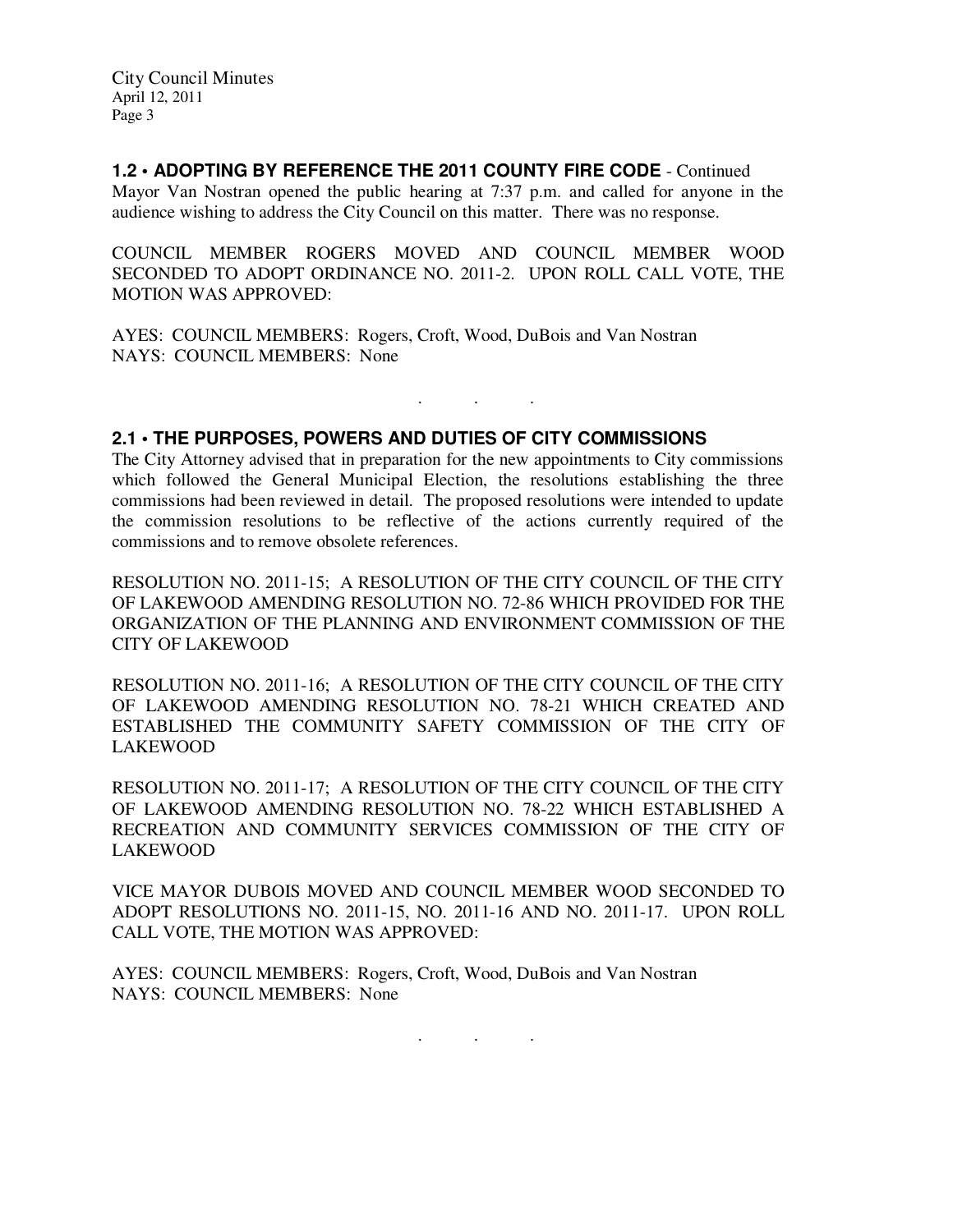## **2.2 • APPOINTMENTS TO CITY COMMISSIONS**

Mayor Van Nostran called for appointments to the City's commissions.

## PLANNING AND ENVIRONMENT COMMISSION

Vicki Stuckey by Council Member Rogers Jan McKinnon by Council Member Croft Peter Samaniego by Council Member Wood Ron Wade by Vice Mayor DuBois Sean Piazza by Mayor Van Nostran

#### COMMUNITY SAFETY COMMISSION

Bill Baca by Council Member Rogers Ben Maleki by Council Member Croft Scott Bauman by Council Member Wood Linda Quarto by Vice Mayor DuBois Jim Choura by Mayor Van Nostran

## RECREATION AND COMMUNITY SERVICES COMMISSION

Steve Richard by Council Member Rogers Ben Delarosa by Council Member Croft Dave Allen by Council Member Wood Kirk Real by Vice Mayor DuBois Nancy Piazza by Mayor Van Nostran

RESOLUTION NO. 2011-18; A RESOLUTION OF THE CITY COUNCIL OF THE CITY OF LAKEWOOD APPOINTING MEMBERS OF THE VARIOUS COMMISSIONS OF THE CITY OF LAKEWOOD

COUNCIL MEMBER WOOD MOVED AND COUNCIL MEMBER ROGERS SECONDED TO ADOPT RESOLUTION NO. 2011-18 COMPLETED WITH THE NAMES OF THE APPOINTEES. UPON ROLL CALL VOTE, THE MOTION WAS APPROVED:

AYES: COUNCIL MEMBERS: Rogers, Croft, Wood, DuBois and Van Nostran NAYS: COUNCIL MEMBERS: None

# **2.3 • SPECIFIC PLAN FOR 4900 AND 4970 CLARK AVENUE**

Community Development Director Sonia Southwell made a presentation based on the memo in the agenda and stated the proposed ordinance would create a specific plan as an overlay for 4900 and 4970 Clark Avenue to ensure that any uses developed would be compatible with the civic center. It was the recommendation of the Planning and Environment Commission that the City Council introduce the proposed ordinance.

. . .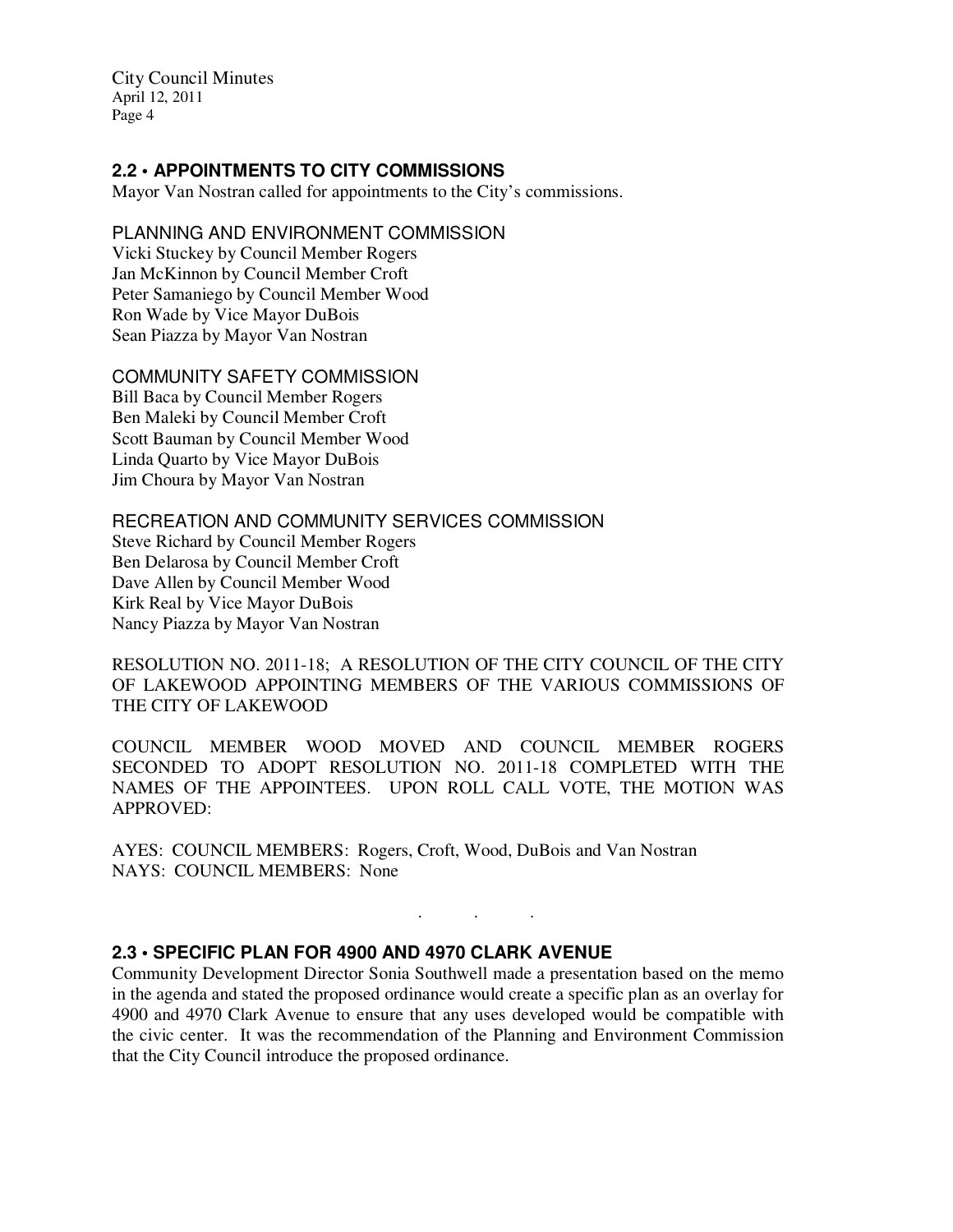## **2.3 • SPECIFIC PLAN FOR 4900 AND 4970 CLARK AVENUE** - Continued

ORDINANCE NO. 2011-3; AN ORDINANCE OF THE CITY COUNCIL OF THE CITY OF LAKEWOOD ADOPTING THE CIVIC CENTER SPECIFIC PLAN

COUNCIL MEMBER ROGERS MOVED AND VICE MAYOR DUBOIS SECONDED TO INTRODUCE ORDINANCE NO. 2011-3. UPON ROLL CALL VOTE, THE MOTION WAS APPROVED:

AYES: COUNCIL MEMBERS: Rogers, Croft, Wood, DuBois and Van Nostran NAYS: COUNCIL MEMBERS: None

# **3.1 • APPOINTMENTS TO GOVERNMENTAL ASSOCIATIONS, ORGANIZATIONS & COMMITTEES**

. . .

Mayor Van Nostran presented his organizational and committee appointments.

### ORGANIZATIONAL APPOINTMENTS

| <b>California Contract Cities</b><br>Association                 | Wood - Representative                           | DuBois – Alternate      |
|------------------------------------------------------------------|-------------------------------------------------|-------------------------|
| California Joint Powers<br><b>Insurance Authority</b>            | Van Nostran - Representative Wood - Alternate   |                         |
| So. Calif. Association of Governments (SCAG)<br>General Assembly | Croft – Representative                          | DuBois – Alternate      |
| Gateway Cities COG Board                                         | DuBois - Representative                         | Wood - Alternate        |
| Greater Los Angeles County<br><b>Vector Control District</b>     | Croft - Representative                          |                         |
| Job Training Partnership Act<br><b>SELACO WIB</b>                | Wood - Policy Board                             |                         |
| League of California Cities<br>L.A. County Division              | Wood - Representative                           | Van Nostran - Alternate |
| <b>City Selection Committee</b>                                  | Rogers - Representative                         | Wood - Alternate        |
| <b>Annual League Conference</b>                                  | Croft - Representative                          | Rogers - Alternate      |
| L.A. County Sanitation<br>District #3 $&$ #19                    | Van Nostran - Representative DuBois - Alternate |                         |
| <b>Southeast Water Coalition</b>                                 | Rogers - Representative                         | Croft – Alternate       |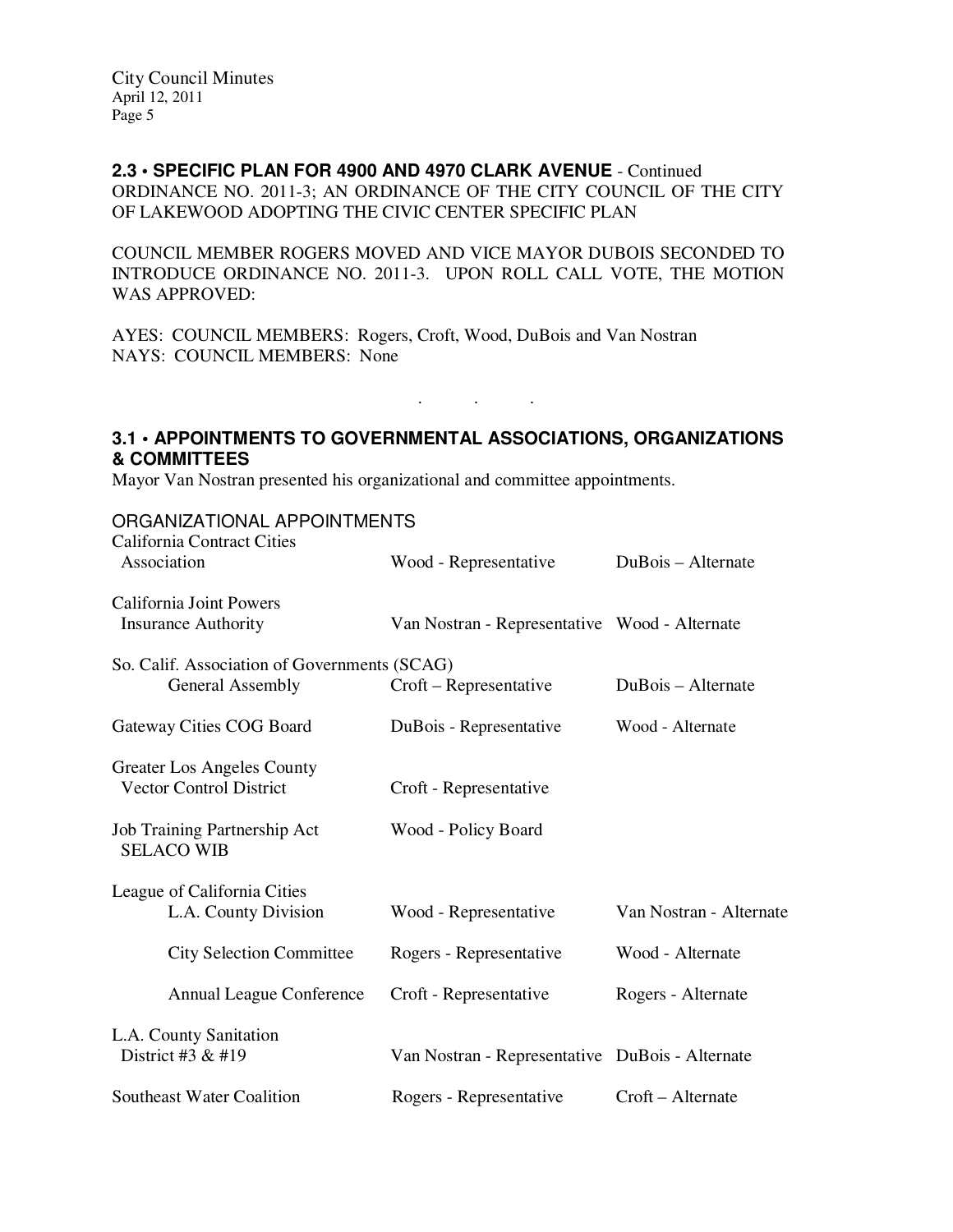#### **3.1 • APPOINTMENTS TO GOVERNMENTAL ASSOCIATIONS, ORGANIZATIONS & COMMITTEES** - Continued

| <b>STANDING COMMITTEES</b><br><b>Intergovernmental Relations</b> | Van Nostran - Chair | DuBois - Member      |
|------------------------------------------------------------------|---------------------|----------------------|
| Lakewood Schools                                                 | Rogers - Chair      | Croft - Member       |
| <b>Environmental Management</b>                                  | DuBois - Chair      | Croft - Member       |
| <b>Public Safety</b>                                             | Van Nostran - Chair | Rogers – Member      |
| Park Development                                                 | Rogers - Chair      | Wood – Member        |
| <b>Water Resources</b>                                           | Croft - Chair       | Van Nostran - Member |
| <b>Community Promotion</b>                                       | Rogers - Chair      | DuBois - Member      |

VICE MAYOR DUBOIS MOVED AND COUNCIL MEMBER CROFT SECONDED TO APPROVE THE APPOINTMENTS AS SUBMITTED. UPON ROLL CALL VOTE, THE MOTION WAS APPROVED:

AYES: COUNCIL MEMBERS: Rogers, Croft, Wood, DuBois and Van Nostran NAYS: COUNCIL MEMBERS: None

# **3.2 • RETURN OF SURFACE TRANSPORTATION PROGRAM FUNDS FROM COUNTY OF LOS ANGELES**

. . .

Public Works Director Lisa Rapp displayed slides and gave a presentation based on the memo in the agenda. She stated that the County of Los Angeles was currently holding Federal Surface Transportation Program-Local (STP-L) funds to be used for a future Lakewood street project and that since the City had developed a project that was eligible for use of those funds, an agreement had been reached with the County for the return of the STP-L funds. She reported that the proposed project would include the repaving of seven segments of major streets, including South Street, Downey Avenue, Del Amo Boulevard, Palo Verde Avenue, Carson Street, Ashworth Street and Arbor Road. Project funding would be utilized from several additional sources and was waiting on approval from Caltrans. It was the recommendation of staff that the City Council approve an agreement with the County of Los Angeles for the return of \$874,4999 of Federal Surface Transportation Program-Local Funds.

Responding to a question from Council Member Rogers, Ms. Rapp stated that although previously, the County had been the administrator for the City on Federally-funded projects due to the additional requirements involved, with the assistance of Willdan, such projects could be completed in-house.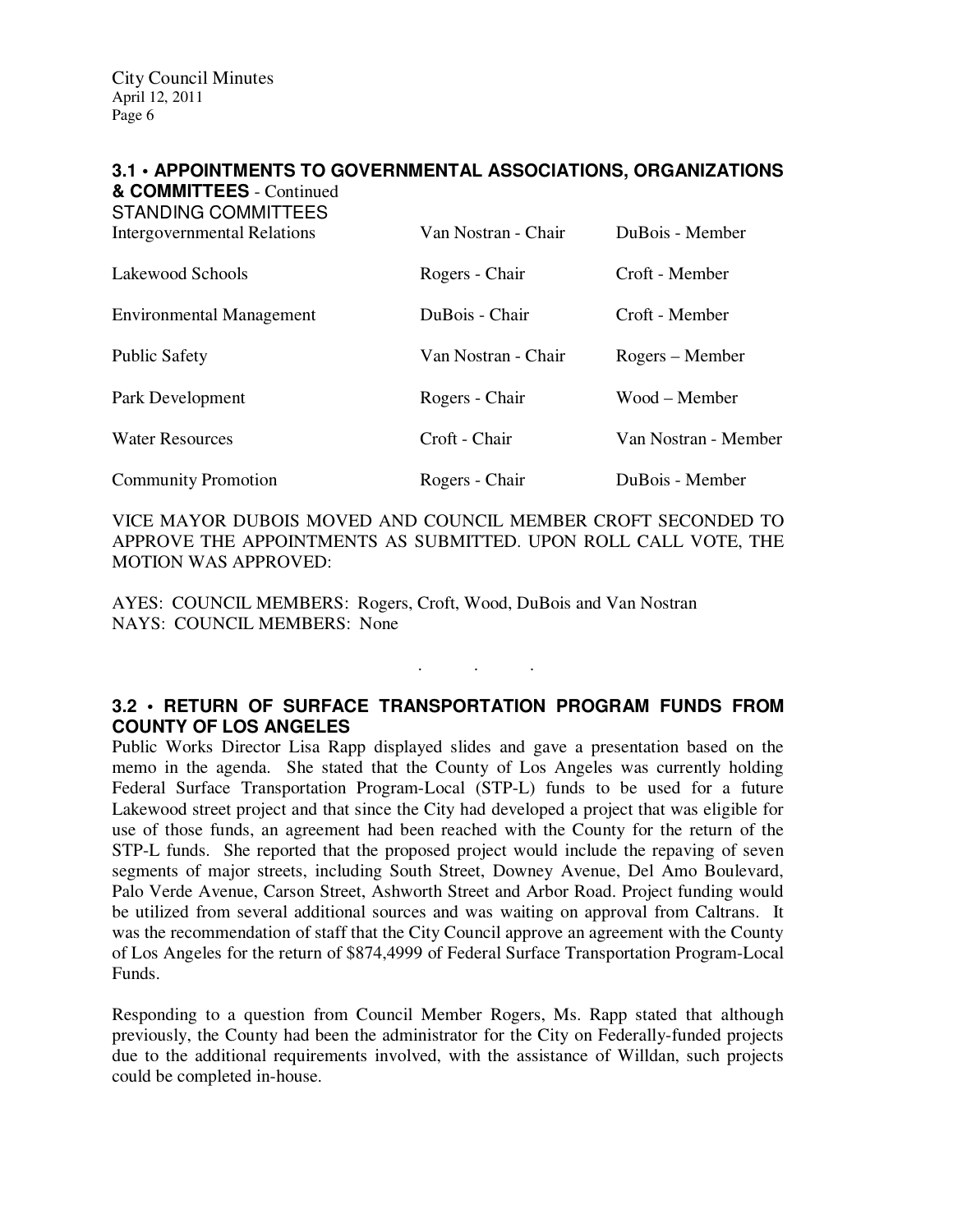## **3.2 • RETURN OF SURFACE TRANSPORTATION PROGRAM FUNDS FROM COUNTY OF LOS ANGELES** - Continued

Mayor Van Nostran inquired about paving Del Amo Boulevard. Ms. Rapp stated that although Del Amo Boulevard had been completely resurfaced in 1996, it was one of the most heavily travelled roads in the City and needed more attention than other City streets. The Mayor commended staff for successfully negotiating the agreement with the County and putting the project together.

In response to a question from Vice Mayor DuBois, Ms. Rapp stated City departments worked closely to coordinate street projects, including a 10-year lead time for water main replacement projects to ensure that once resurfaced, a street would not be disturbed for nonemergency cuts for ten years.

COUNCIL MEMBER CROFT MOVED AND COUNCIL MEMBER ROGERS SECONDED TO APPROVE STAFF'S RECOMMENDATION. UPON ROLL CALL VOTE, THE MOTION WAS APPROVED:

AYES: COUNCIL MEMBERS: Rogers, Croft, Wood, DuBois and Van Nostran NAYS: COUNCIL MEMBERS: None

**3.3 • PUBLIC WORKS PROJECT NO. 11-2, RESIDENTIAL STREET REHAB - CHANGE ORDER AND AUTHORIZATION FOR ADDITIONAL WORK** 

. . .

The Director of Public Works displayed slides and made a presentation based on the memo contained in the agenda. She reported that a project for residential street repaving had been awarded to Silvia Construction in February and that an opportunity had been presented to use a portion of the City's Proposition C funding to add the paving of Bellflower Boulevard from Ashworth Street to Del Amo Boulevard to the contract, at the same unit price. It was the recommendation of staff that the City Council authorize a contract change order in the amount of \$860,000 to Silvia Construction, Incorporated for the resurfacing of Bellflower Boulevard, subject to approval for use of the Prop C funds by the Metropolitan Transportation Authority; authorize the use of \$950,000 in Proposition C funds for the project; and authorize staff to approve additional change orders as needed, not to exceed \$90,000.

Responding to a question from Mayor Van Nostran, Ms. Rapp stated that the resurfacing of Lakewood's residential streets was about 96 percent completed. She noted however, that the nature of street maintenance was such that when you were completely done, it was usually about time to start at the beginning again.

VICE MAYOR DUBOIS MOVED AND COUNCIL MEMBER CROFT SECONDED TO APPROVE STAFF'S RECOMMENDATIONS.